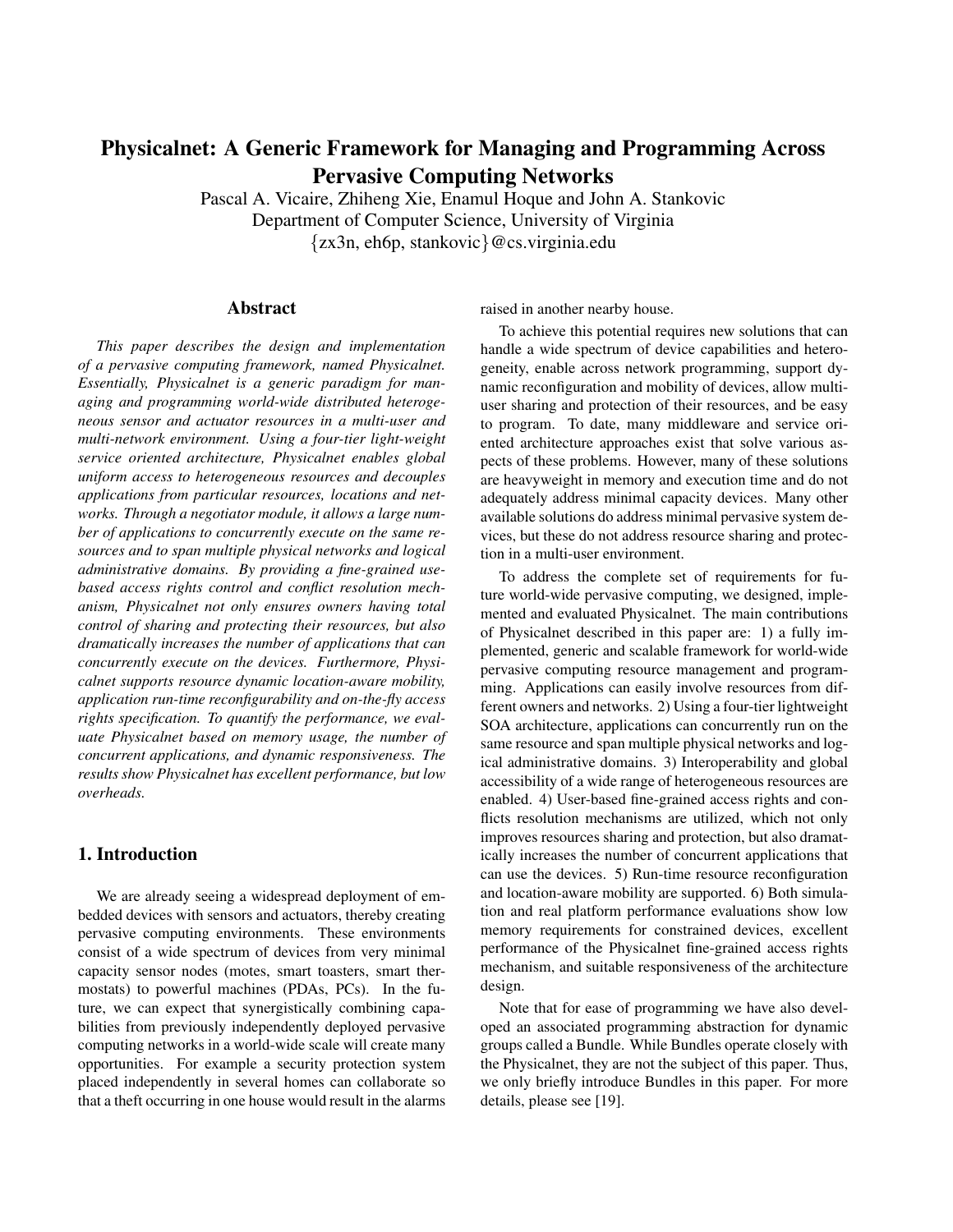

**Figure 1. The High Level Network Architecture of Physicalnet**

### 2. Overview of Physicalnet Architecture

To simplify the description of the Physicalnet framework, several terms need to be defined. 1) *Service*: an independent function provided by either hardware or software, e.g. the temperature sensor in a MicaZ mote, the display screen of a PC, or the Mediaplayer tool in a PDA. 2) *Service state*: a mode the service is currently in, e.g. the switch of a light actuator is on. 3) *Service event*: an output stream of a service which only occurs under some condition, e.g. the photo samples at a rate of 5 seconds. 4) *Service Provider*: a hardware or software entity which provides services, also called "resource" throughout this paper, e.g. a MicaZ mote or a PDA. 5) *Resource owner*: the person who owns the resource. 6) *Resource user*: the person who uses the resource.

The four-tier service oriented architecture of Physicalnet is shown in Figure 1. Each tier could be distributed and have multiple instances. The first tier contains service providers and localization anchor nodes (the nodes with surrounding flash symbols in Figure 1). The anchor nodes provide the localization service. A provider registers its services with one and only one negotiator (the third tier). It receives configuration messages (commands) from and periodically sends control messages (sample values or state reports) to its negotiator through the gateway (the second tier).

The second tier contains gateways that provide the connection and translation between service providers and negotiators. A gateway collects control messages from service providers, and then forwards them to the corresponding negotiators. Similarly, it also receives configuration messages from negotiators and forwards them to service providers. The gateway integrates different types of network interfaces in order to communicate with heterogeneous service providers. Thus service providers even without common network interfaces can communicate with each other through the gateway. Note that some devices like PDAs may contain both a service provider tier and a gateway tier.

The third tier contains negotiators. A negotiator is a registry for services, a database of service states and application requirements, and an authority center to resolve the requirement conflicts for multiple concurrent applications. Applications could discover and operate on services through the negotiator if they have enough rights. They also periodically calculate and send their requirements (e.g. the photo sensor service in provider 3002 should be turned on) to the negotiator. A negotiator allows multiple applications to access the same service concurrently and resolves possible conflicts by using a fine-grained access rights control and resolver mechanism. It sends configuration messages to and receives control messages from resources through gateways. All the states and recent event streams of registered services are stored in a database.

The fourth tier is the application tier, which contains applications that periodically generate and cancel requirements for remote services. Multiple applications can simultaneously access the same negotiator and a single application can involve multiple negotiators so as to access resources from different administrative domains.

### 3. Design Decision & Implementation

#### 3.1. Resource Heterogeneity

In pervasive computing, a key concern is resource heterogeneity. Heterogeneity has three meanings: the different capabilities, the different programming platforms and the different network interfaces of different types of resources. To unify access, the typical way is to add a middleware layer into a resource. On the one hand, this middleware can provide uniform APIs for external applications; on the other hand, it can smartly manage and schedule internal services of the device. Additionally, this middleware can adaptively select the right networking protocols to communicate with other resources. Such middleware includes [5] [4] and [6]. However, the drawbacks of this approach are that the middleware is still too large and too complex for some tiny devices (e.g. Rene node, only 512 bytes RAM and 8K Flash); some of these common solutions even assume that a JVM is available on the resources; in addition, resources having no common network interfaces still cannot communicate.

Here, we argue that it is necessary to introduce a coordinator to bridge the heterogeneity. Physicalnet uses a gateway integrated with different network interfaces to translate the communication from one resource to another. It also adds a very lightweight Physicalnet protocol module into a resource. Thus, resources do not directly communicate with each other, but through the gateway. In addition, the Physi-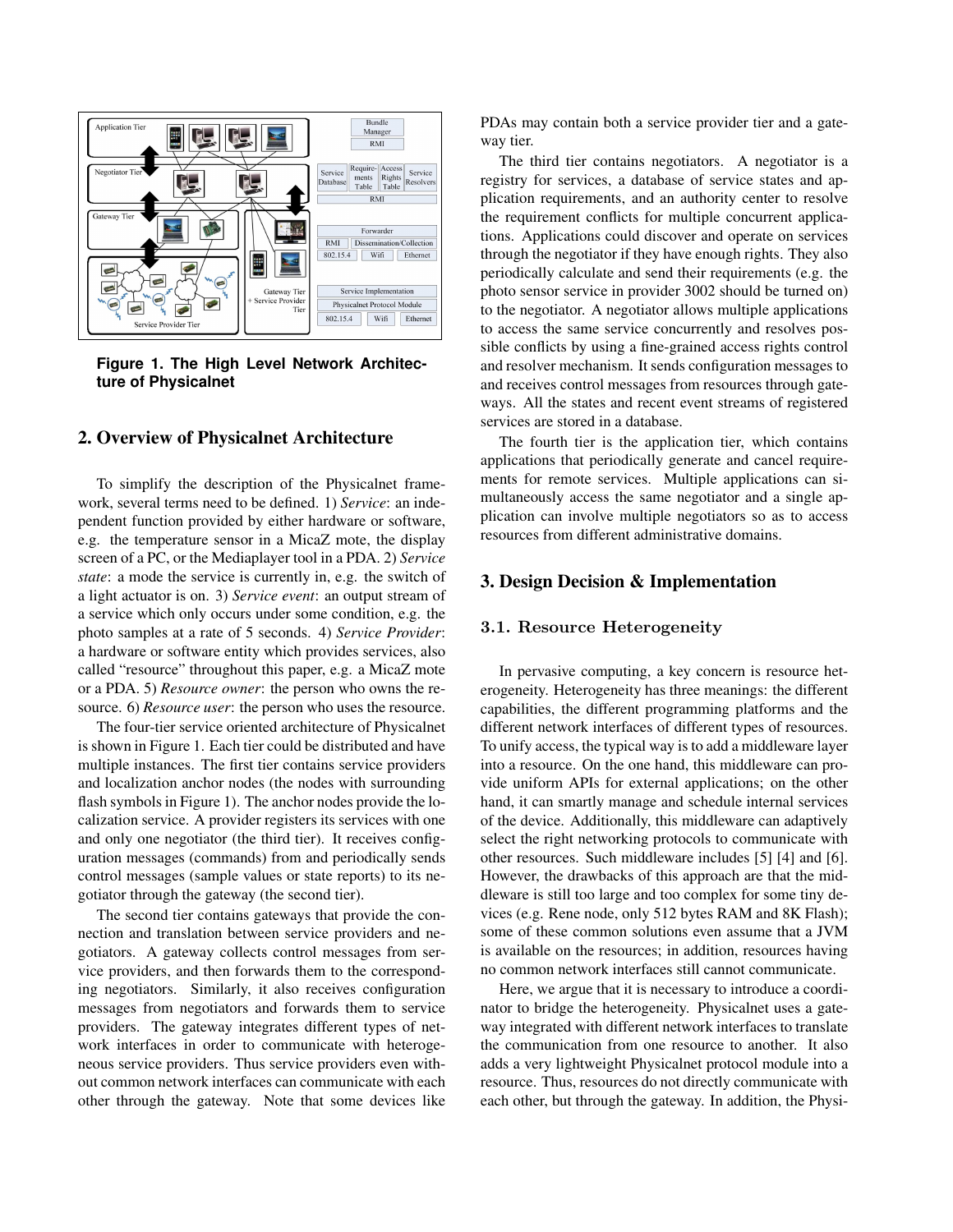calnet protocol module is used to decode incoming configuration messages and encode outgoing control messages.

The format of the message is shown in Figure 2. For a configuration message, it includes a service provider's global ID, a timestamp value for synchronization purposes, and the data portion which includes the configuration information for each service's states and events in a service provider. For a control message, besides the global ID and timestamp fields, it has an 8 byte location field. The data portion includes services' current states or event stream values. When a service provider receives a configuration message, all its services read configuration commands from the data portion and make corresponding changes (e.g. turn on the LED, start sensing temperature). Periodically, a service provider sends out its control message which includes its current location information, services' states (e.g. LED state) and event stream values (e.g. current temperature), so that the negotiator can dynamically track its states and event streams. Therefore, Physicalnet is very suitable for remotely controlling actuators (e.g. change states) and retrieving sensory data from sensors (e.g. start event streams). But two-way synchronized request & reply communication style can also be supported by combining these two types of commands.

The benefits of this approach are: 1) that by keeping the service provider simple and generic, and placing complexity into high-level powerful PCs, more types of resources with minimal capabilities can be supported. 2) Under this scheme, resources without common network interfaces are able to communicate. 3) Integrating this scheme into the whole Physicalnet architecture, it gains even more benefits, like access rights control, across network programming ability, and mobility support which is difficult to obtain through typical middleware approaches.

### 3.2. Architecture Design

For the architecture design of a pervasive computing system, typically, there are three possible ways: one-tier architecture, which binds an application to a group of distributed resources forming an ad-hoc network; two-tier architecture, which separates the application tier from the service provider tier; three-tier architecture, which comprises the service provider tier, the gateway tier and the application tier. However, these three designs all have their intrinsic drawbacks for global pervasive systems. a) For onetier architectures, the application is tied to resources. The drawbacks are: applications are hard to change, new applications cannot share the resources which are already occupied, and one application is usually limited to one location and one network. b) For two-tier architectures, by separating the application tier and the service provider tier, an application is easy to change. Additionally, if there is a



**Figure 2. Physicalnet Protocol**

general access rights control and conflict resolution module in the resources, it is possible to allow multiple applications share the same resources. However, the drawbacks are: the access rights control and conflict resolution module maybe too large and too complex for resource-constrained service providers, the application is still limited to one network, and as the resource numbers increase, the application tier may become a bottleneck. c) Three-tier architectures add a gateway tier between the application tier and the service provider tier. Now any complex functional modules can be integrated into the gateway tier. Therefore, applications are easy to change, multiple applications can share the same resources, and scalability is not a problem because one application can involve several networks through several gateways. However, mobility is a problem: when a service provider used by an application moves to another network whose gateway is not included by this application, how can this device be reconfigured and continuously service the original application?

By adding a negotiator tier, Physicalnet forms a four-tier lightweight SOA architecture as Figure 1 shows. This architecture not only has all benefits of the three-tier architecture, but also solves the mobility problem. In Physicalnet, each service provider is only registered to one and only one negotiator, and its global ID is *[negotiator IP]+[negotiator Port]+[service provider local ID]*. Thereby, wherever the service provider moves, the Physicalnet gateway can always infer the correct negotiator address from its global ID and help forward control messages to its registered negotiator.

More importantly, this four-tier architecture introduces the administrative domain concept into pervasive computing. An administrative domain is a logical independent system which comprises a negotiator, all registered resources and all the user accounts in the database. There is only one root administrator in one administrative domain, who has the total control power of the whole domain–he can create user accounts, specify their rights and modify service states. Other users can use legal user accounts to register their own resources to the negotiator, specify the access rights control and conflict resolvers for their resources, and use resources of others if they have enough rights. Although a negotiator is a center place to control all the resources,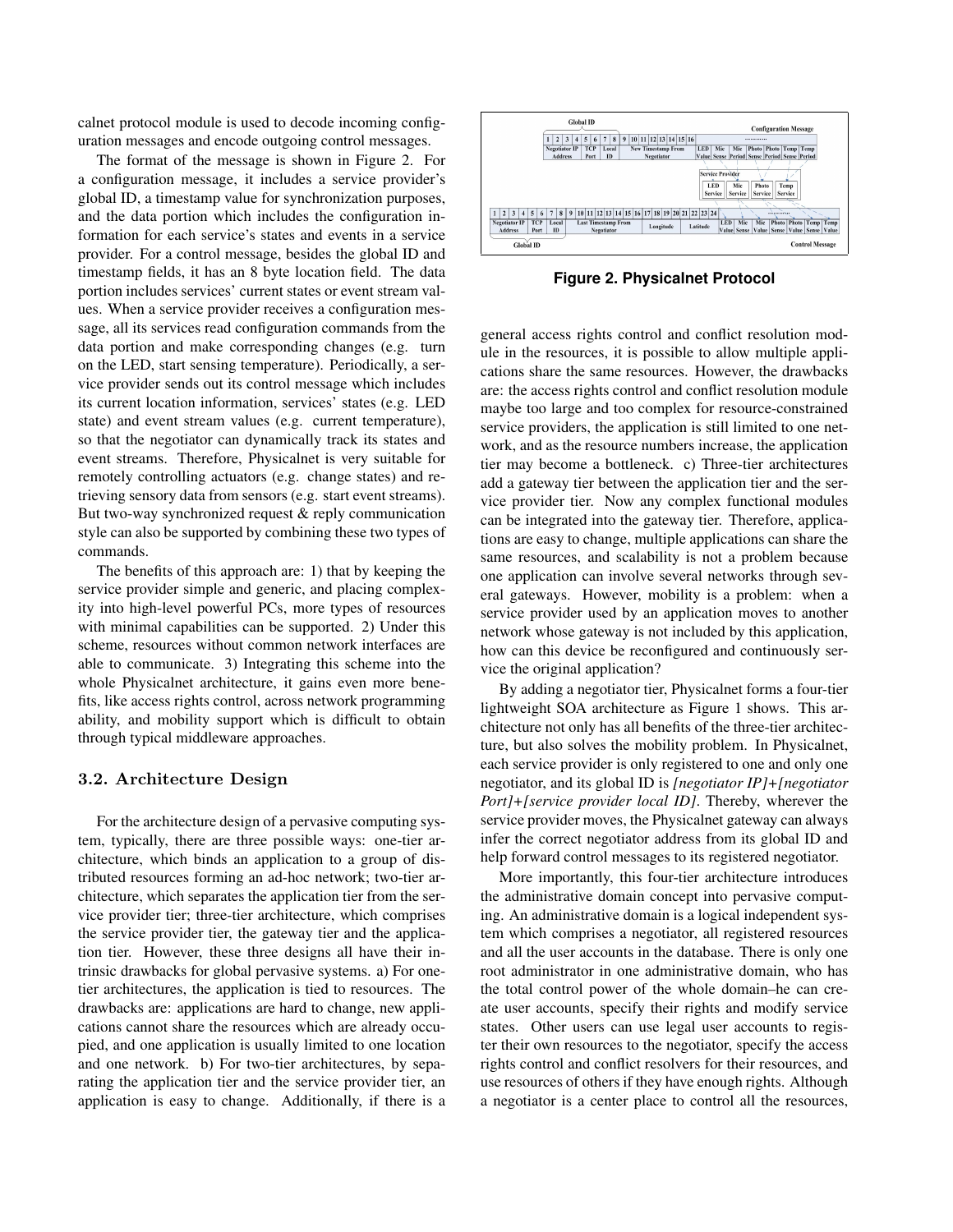multiple negotiators could be used to relieve the bottleneck problem. Under this scheme, each negotiator maintains a reasonable number of resources, and these resources could spread across networks mixing with resources from other negotiators. Then the whole Physicalnet framework could be considered consisting of many independent logical administrative domains. An application can involve multiple administrative domains to use the resources it is interested in. Therefore, Physicalnet's centralized architecture is scalable. By using this four-tier architecture, Physicalnet essentially creates a paradigm to clearly and effectively organize the resources in a complex multi-user environment.

### 3.3. Programming Abstraction

Programming Abstraction is important for hiding low level details and easing programming. Physicalnet provides a very generic programming abstraction called *Bundle*. A bundle is a Java interface. It includes two core abstract methods: the definition of a group of services (*boolean rule (T t)*) and the specification of what these services should do (*void foreach (T t)*). There are two key features of a bundle. First, statically, the definition of a bundle can be arbitrarily complex, which could involve any number of operations and variables, and the members are not necessarily neighbors, but could be a collection of across-network services; dynamically, the membership in the bundle is updated periodically so as to respect the definition. For one application, it can involve several negotiators, and each negotiator maintains a list of services and their states and events data. Periodically, the application downloads the current differences of these states & event data comparing to the previous values from all involved negotiators. After downloading, the bundle in the application recomputes its membership based on its rule, and generates the new requirements for its new membership based on its operations. Then the application uploads its newly computed requirements to all the involved negotiators. These negotiators apply the requirements based on the application's access rights and send commands to the real services to execute.

# 3.4. Fine-Grained Access Rights Control And Conflicts Resolution Mechanism

Pervasive computing assumes an open multi-user environment, in which owners are willing to share their resources, but also expect them to be protected. Therefore, an access rights and conflict resolution mechanism is needed. User-based access rights is not a novel concept, however, in pervasive computing, the key points are what is the correct granularity for access rights and can the access rights mechanism support dynamic specification.

For the first question, intuitively, it seems the granularity

at service level may be appropriate. However, it still has problems. For example, a group of scientists is deploying a large set of sensor nodes in a forest to measure the amount of  $CO<sub>2</sub>$  in the air. For energy conservation consideration, they are willing to let other research groups turn the sensing functionality on or off (event), but not willing to let them change the sampling rate (state) of the sensors. The only solution is to implement a number of services with different sensing rates, and allow others to use the particular one required.

Physicalnet supports the access rights granularity at the level of individual states and events. Resource owners are allowed to specify the rights of WRITING, READING and PRIORITY for each state and each event of a service. Furthermore, when multiple users simultaneously specify contradictory requirements on the same resource, Physicalnet uses resolvers to resolve the conflicts. A resolver is a Java method in which its input is a list of requirements from different users and the output is one desired requirement. Physicalnet provides a small library of resolvers. Owners could select from it, or they can implement the resolver interface to define their own resolvers for each state & event. For example, Figure 3 shows the access rights of different users on different states and events of services. *1RW* means the user has WRITING and READING rights with PRI-ORITY 1 (lower value means higher priority) on the event/state. Assume Firefighter A specifies 4 second on Temp Period state, Firefighter B (using the same user account of Firefighter A) specifies 2 seconds on the same state, an administrator specifies 500 ms, and a faculty member specifies 200 ms. When a negotiator receives these requirements at the same time, it first applies access rights to them. Thus the faculty's requirement is denied. Then the negotiator orders the remaining requirements according to the priority before applying the resolver. If the resolver policy is to choose the smallest period of the highest priority requirements, then the desired requirement is 2 seconds; if the resolver policy is to choose the smallest period (the administrator's requirement), but the period should be at least 1 second, then the desired requirement is 1 second.

For the second question, Physicalnet does support dynamic access rights control specification, which means the access rights and the conflict resolvers can be dynamically changed according to the behavior of other services, the environmental phenomena, or application logic. For instance, a resource owner can specify that no application can open air conditioned vents in rooms where the window is opened. Physicalnet allows such dynamic specification of access rights by using the bundle programming abstraction. Figure 4 shows the code of the above application. The two *this.add()* in third and fourth lines involve two negotiators to retrieve the services from. *this.execute()* specifies the requirement update rate of the application. In the *for*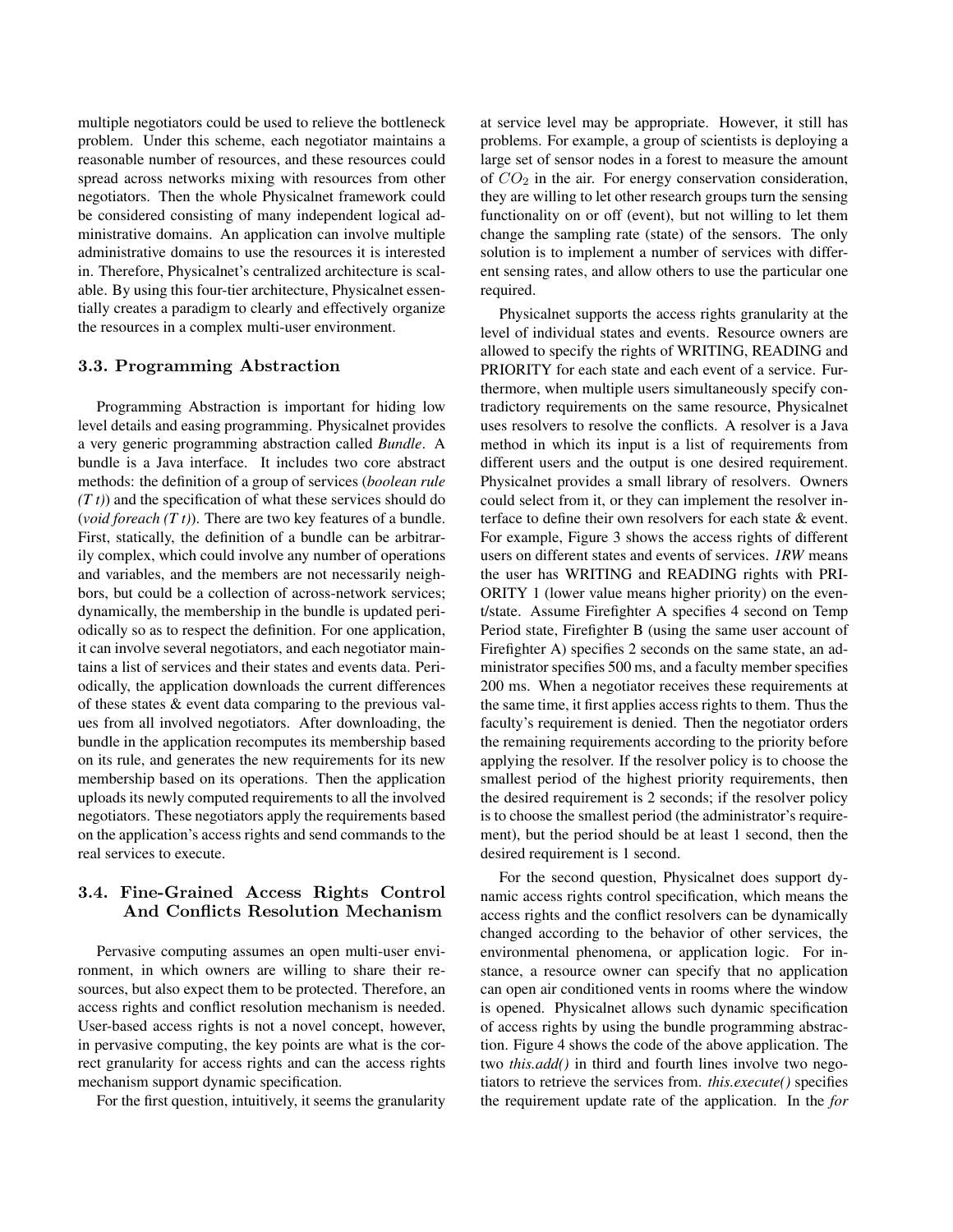loop, there are two bundles–one is *windows*, which includes all the open windows in one room; another is *new Ventbundle()*, which includes all the vents in the room which has windows open, and specifies no one can turn the vents on (*v.open.override(false);*). The types *WindowBundle* and *Ventbundle* are two user defined Java classes which implement the Bundle interface. The meaning of the whole application is that in two specific administrative domains, no one can turn on the vents in the rooms which has windows open.

#### 3.5. Negotiator

In Physicalnet, the negotiator plays several important roles. First, it manages application concurrency. When a negotiator receives requirement lists from multiple applications simultaneously, it merges them into one desired requirement list by taking into consideration the access rights and resolvers, and sends configuration messages only if the current states are different from the desired states. The benefit is that it minimizes the number of configuration messages sent so that for one service, its servicing frequency is not correlated to the number of applications using it. Additionally, in one period, one resource only sends out one control message which can serve many applications. Therefore, it dramatically improves information reusability in a world-wide pervasive computing scheme. Furthermore, by keeping the resource side the same and using access rights control, applications do not interfere with each other even when they are sharing the same resources. Consequently, in Physicalnet it is easy to add new applications into previously deployed networks without disturbing the original systems.

Second, the negotiator helps applications react to undesirable conditions. For instance, if the application specifies that"all the lights should be on", perhaps only half of them are on because applications with higher priority want some lights off, the lights are currently not reachable (broken or dysfunctional radios), or the application has insufficient access rights. How can the application react to such events? The negotiator keeps track of three important variables: the *requirements* of the application, the *desired states* that result from applying access rights and conflict resolution mechanism to the requirements of all applications, and the *actual states* of the remote service provider. Then, the application can, at any time or periodically, check whether its requirements are satisfied (*requirements* = *actual states*), whether its requirements are not satisfied because of other applications or insufficient access rights (*requirements*  $\neq$  *desired states*), or whether because the remote providers have not been reached (*requirements* = *desired states* && *desired states*  $\neq$  *actual states*). Based on the above knowledge, the programmer is able to investigate the state of the network

| <b>Service</b> | <b>State/Event</b> | Firefighter | Administrator | Faculty | Graduate | Undergraduate | <b>Anonymous</b> |
|----------------|--------------------|-------------|---------------|---------|----------|---------------|------------------|
| Temp           | Period             | 1RW         | 2RW           | $3R -$  | 4R-      | 5R-           | $- - -$          |
| Temp           | Sense              | 1RW         | 2RW           | $3R -$  | $4R -$   | $5R -$        |                  |
| Micro          | Period             | 1RW         | 2RW           | 3RW     | $4 -$    | $5 -$         | $\cdots$         |
| Micro          | Sense              | 1RW         | 2RW           | 3RW     | $4 -$    | $5 -$         | $- - -$          |
| Location       | N/A                | $-R -$      | $-R -$        | -R-     | $-R -$   | $\sim$        | 1.11             |

### **Figure 3. An Example of Access Rights Specification**



**Figure 4. OnlyWhenWindowClosed**

and modify application requirements appropriately.

Third, the negotiator plays a central role in reliably configuring service providers. Because it keeps track of the aforementioned three variables, it can retry to set the actual states of the remote services to their desired states until successful, which is a major difference from the standard RPC approach.

#### 3.6. Synchronization Among Four Tiers

This section describes the detail synchronization that takes place among the four tiers. First is the synchronization between location anchors and service providers. A localization anchor (the nodes with flashing symbols in Figure 1) is used to localize resource constrained service providers. It is (manually, or automatically if possible) configured with its current latitude and longitude, and broadcasts this value at the owner specified rate. When a service provider receives a localization message, it assumes that it is in the same location as this anchor.

For the synchronization between service providers and negotiators, by default, a service provider sends one con-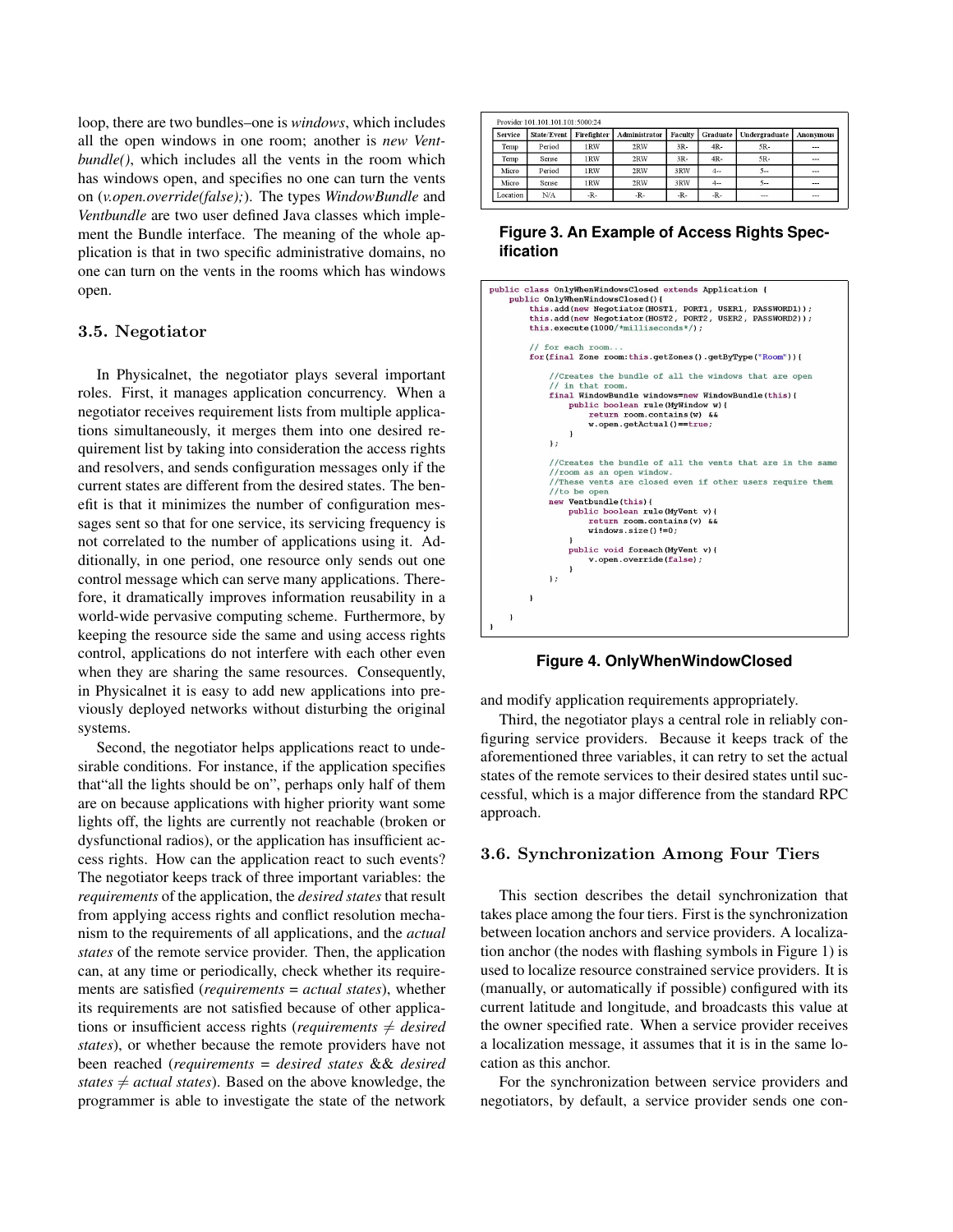trol message every  $p_{max}$  seconds to the gateway. However, when it is generating an event stream, the period is decreased so as to forward these messages as fast as possible. Nevertheless, the period should not be smaller than  $p_{min}$ . When the gateway receives a control message, it infers the negotiator address from the global ID and stores it in a buffer dedicated to the inferred negotiator. Periodically (configurable), the gateway forwards all the messages in the buffers to the appropriate negotiators using TCP/IP.

When the negotiator receives a batch of messages, for each one, it checks whether the service provider is registered. If it is, it updates the gateway address and the location of the service provider in the database. To extract the service data (e.g. the temperature sensor samples) from the message, the negotiator uses a provider specific decoder. By using Java reflection, the negotiator can infer the name of the decoder methods based on the name of the provider services. After that, the negotiator stores them in the database for a configurable maximum amount of time, waiting for applications to download. The timestamp in the message is for configuration consistency. If the timestamp in the received control message is not the latest, the negotiator resends the configuration message with the latest timestamp to the remote service providers.

In the other direction, when a negotiator needs to send configuration messages, it encodes the data portion (e.g. the LED on Service Provider 3001 should be on) of the configuration message by using a provider specific encoder similar to the aforementioned decoder. The message also includes the latest timestamp for synchronization purposes. Upon reception of the configuration messages, the gateway stores the configuration messages in a queue and forwards them one by one to the corresponding service providers. After receiving the configuration messages, the service provider stores the new timestamp, modifies the states of services according to the message, and initiates tasks as required by the modification of its states.

For the communication between applications and negotiators, by using the bundle programming abstraction, applications recompute and upload their requirements (a list of *[provider ID, service or event name, required value])*) at a specified rate (the number in *execute()* method in Figure 4). At some point, a negotiator may get requirement lists from multiple applications. By looking up the access rights table and the resolvers for target states and events, the negotiator merges all these requirement lists into one desired requirement list, and then sends a batch of configuration messages to corresponding service providers. In the other direction, a negotiator always stores the latest states and event stream values of all resources in its database, and waits a configurable amount of time for applications to download.

### 3.7. Other Issues

#### 3.7.1 Location-Aware Mobility

Localization anchors are used to localize the service providers. Usually, there is only one fixed anchor per room, and its radio range is adjusted to just cover the whole room. Under this scheme, one localization anchor can be mapped to one room so that an application can make use of this geographical information. For instance, the application could turn on all the temperature sensors in Room 230, 666 Fifth Avenue. Furthermore, Physicalnet allows applications to visualize the locations and states of service providers with which they are involved via Google Earth. All the information in Google Earth is dynamically updated so that we can see resources move from one room to room in Google Earth when they do so. By using this approach, whenever a service provider moves from one location to another location, or from one network to another network, Physicalnet is aware of this at run-time, and thus can take use of it (e.g. dynamic access rights specification).

#### 3.7.2 Current Implementation State

Physicalnet fully implements all four tiers. For the service provider tier, it currently supports two types of resources, TinyOS nodes (e.g. MicaZ, TelosB) and Java nodes (e.g. PDA, Java applications on a PC). However, it could be extended to a wide range of other embedded or powerful resources. For network protocols and interfaces, the top three tiers are using the RMI method for communication. For the lowest two tiers, Physicalnet supports 802.15.4, Wifi and Ethernet network interfaces. For 802.15.4 network type, Physicalnet uses the Collection Tree Protocol (CTP) for collecting data from service providers to a gateway, and uses Dissemination Protocol or a Physicalnet unicast protocol for sending configuration messages from a gateway to service providers. Therefore, the networking protocols in Physicalnet support multi-hop. However, Physicalnet is not tied to a particular networking protocol. Any new protocols could replace the old ones.

#### 3.8. Physicalnet Paradigm

The main contribution of Physicalnet is not any one of its parts, but the synergistic combination of them. The result is a very generic pervasive computing paradigm for organizing and programming world-wide resources. From one view point, the world-wide scale Physicalnet systems could be considered as consisting of distributed physical networks. In each network, heterogeneous resources may belong to different owners and come from different administrative domains. Multiple applications from different users may concurrently execute on them. From another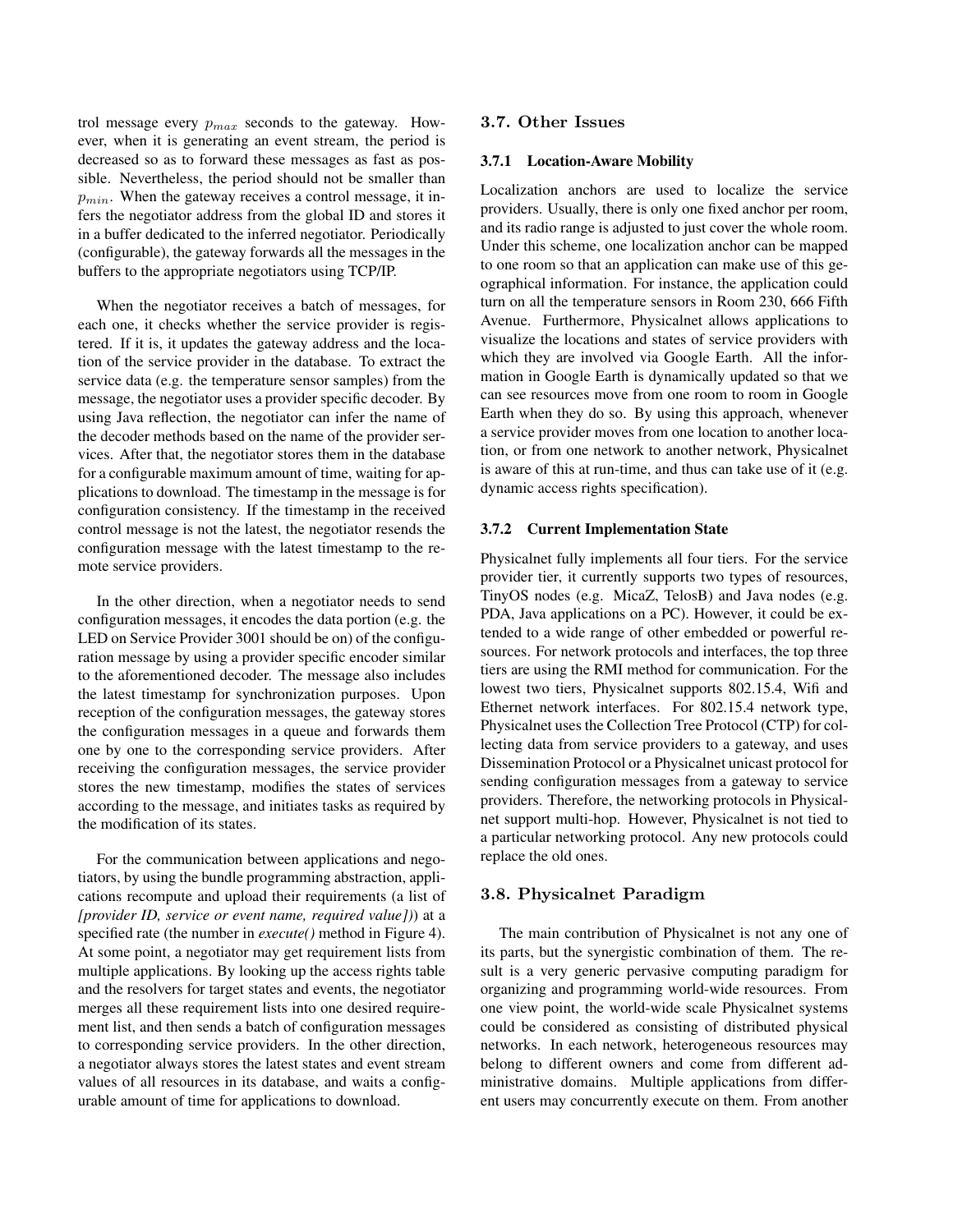view point, Physicalnet systems could also be considered as consisting of independent logical administrative domains. Any organization can set up its own domain, and there can be many administrative domains coexisting in the world. In one domain, there is a list of user accounts with different powers. Any resource owners can register their resources to the domain and specify the access rights and resolvers by using these user accounts. All the resources in one domain can be physically distributed in different networks.

For application developers, they can write an application involving several negotiators (with several user accounts) so as to retrieve distributed resources from multiple networks and multiple administrative domains. Because the application tier is decoupled from other tiers, a user can run an application on his laptop in California to remotely control the resources in Virginia and Pennsylvania. And all the resource states can be visualized in Google Earth. Furthermore, it is possible to add a negotiator registry and search engine tier above the negotiator tier so that all the negotiators can publish their information on the registry and all the applications can search for available negotiators through it.

The types of applications Physicalnet can support include streaming, event-based, user-centric and controlbased (see section 4.3). Most importantly, by using Physicalnet, developers and users can write and execute new applications on already deployed systems. Furthermore, developers can write collaborative applications across previously independent systems (see our Bundle paper [19]).

# 4. Evaluation

Although it is difficult to evaluate an infrastructure, we use the following metrics for evaluation: memory usage to verify the Physicalnet protocol module is lightweight and can be added to resource constrained devices; the number of concurrent applications to demonstrate the effectiveness of fine-grained access rights control and conflict resolution mechanisms; and event responsiveness to evaluate the dynamic change awareness performance.

#### 4.1. Memory Usage

The Physicalnet code is composed of 29,555 lines of Java code for the application APIs, the negotiator, the gateway, and the various tools. A MicaZ provider, equipped with a MTS310 sensor board, and implementing a temperature sensor service, a light sensor service, an accelerator service, a microphone service, a LED service, and a sounder service is programmed using 2807 lines of TinyOS code. The memory footprint of the compiled code on the MicaZ is 32182 bytes of ROM, and 2217 bytes of RAM. There are also 310 lines of TinyOS code of the Physicalnet base station, which is connected to the serial port of a gateway, thereby allowing the gateway to communicate with MicaZ motes. Note the TinyOS code here includes the implementation of all the six services. The Physicalnet protocol module (for encoding and decoding) only contains 56 lines. Comparing BASE[5] middleware's 132 KB and PCOM's [4] 120-160KB (both of them do not include the device's services code), Physicalnet can support more resource constrained embedded devices.

### 4.2. The Number of Concurrent Applications

With fine-grained access rights control and conflict resolution support, Physicalnet dramatically increases the number of applications concurrently running on the same resources. By using simulation we compared the application concurrency possible as a function of different design choices in the granularity level of access rights control. We consider the following levels of access control: the network level (e.g. EnviroTrack [3]), node level (e.g. TinyCubus [14]), service level (e.g. Melete [20], Agilla [9]), state & event level (SE), and the state & event level with conflict resolution support (RSE) all compared to the ideal situation. The term concurrency is defined as follow: assuming there are  $M$  applications attempting to run in the same network and each of them may have different requirements, we say  $L (L \leq M)$  applications can concurrently run only if each application's requirements are satisfied above some threshold.

The definition of satisfaction for one application is based on a parameter *satisfaction ratio* SAT. For example, assuming  $SAT = 0.6$ , then for the granularity level of access rights control at the network level, applications cannot share the same network, so only one application can execute. For node level, applications can share the same network, but cannot share the same node. If an application tries to use 500 nodes, then as long as it acquires more than 300 nodes, we consider that this application is satisfied. For service level, applications can further share the same node. If one application has requirements on 10 services on one node, and it can get at least 6 of them, then we consider the application acquires this node. And only if the application acquires at least 300 nodes, then this application is considered to be satisfied. Similarly for the *SE* and *RSE* levels, they can further share the same service, but not the same state or event of a service. The difference between *SE* and *RSE* is that when two applications have conflicting requirements on the same state, *SE* can only satisfy one application, but *RSE* can satisfy both by using resolvers. For example, if one application requires the sensing period of a temperature service to be 3 seconds, but another application requires 1 second, the resolver adopts 1 second so that both of them are satisfied.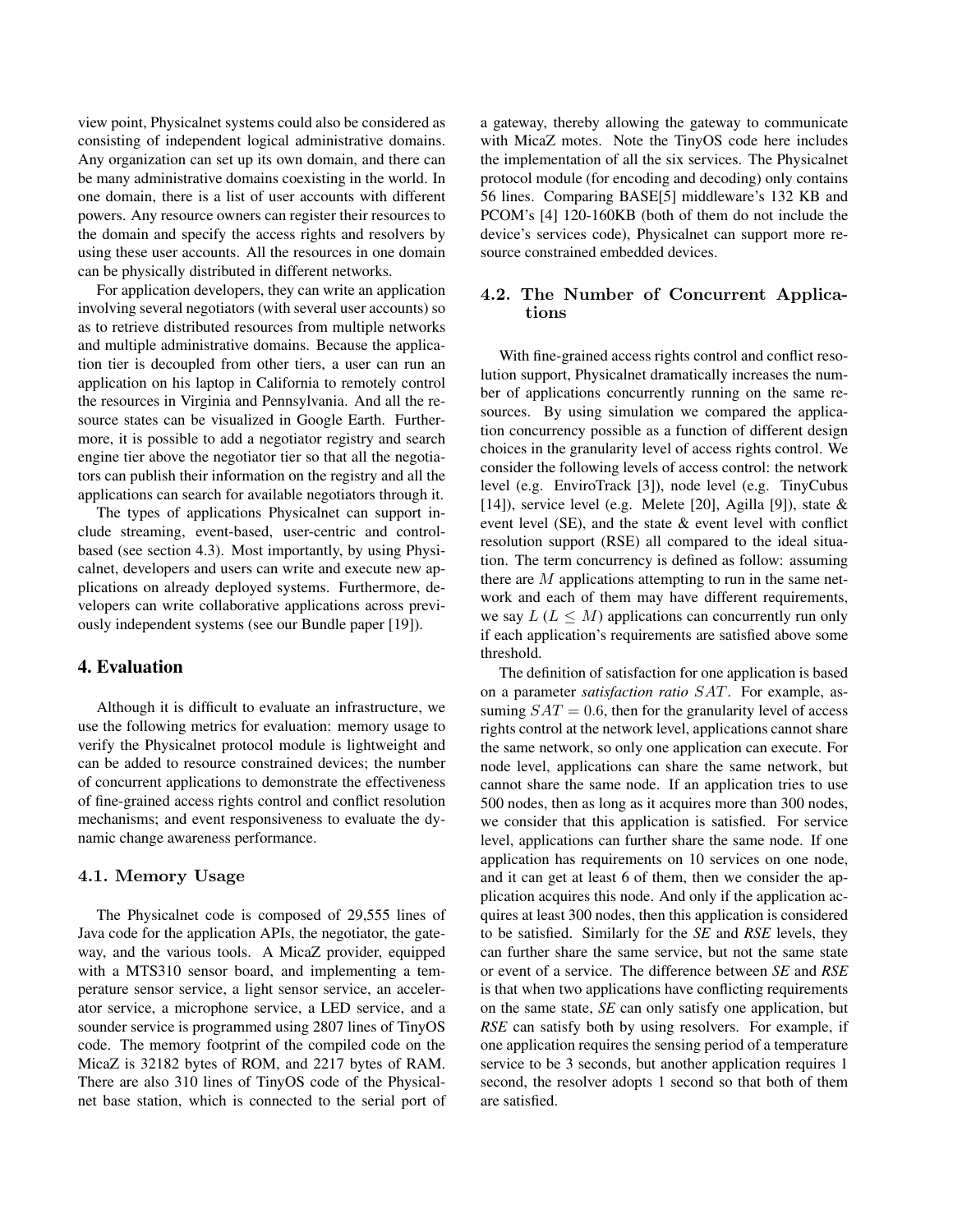

imum 100 Nodes Used

#### **Figure 5. Concurrency Degree for 99 Applications Based On Different Access Rights Granularity**

The baseline configuration of the simulation is: 99 applications attempt to concurrently run on one network; the network consists of 1000 nodes; each node has a maximum of 5 services; each service has either one configurable state (the sensing period), or one configurable event (the switch of the service), or both; the state has 4 possible values–default (which means the application just wants to read the sample regardless of the sampling rate), low rate, medium rate and high rate; the event has 3 possible values– default, on and off; each application uses a maximum of 500 nodes of the network. The satisfaction ratio is 0.6. The required nodes for one application, the required services of each required node for one application, the services number of one node, and whether having state or event or both parameters for one service are all randomly generated. For the priority of applications, first-in-first-served policy is used. All the points of Figure 5 are the average results of 10 experiments. The error bars in the figure represent one standard deviation.

Figure 5(a) shows the number of concurrently running applications (total 99 applications) according to different values of the maximum number of nodes one application can use. As the number of maximum nodes one application can use increases from 100 to 1000, the conflicts also increase. The concurrently running application number of SE level granularity decreases from 65.8 to 6.7, service level from 56.8 to 5.1, and node level from 10.9 to 1.2. However, for RSE, the result is nearly constant 99. Figure 5(b) shows the the number of concurrently running applications according to satisfaction ratio. RSE has very good performance when the ratio is below 80%, while the number of concurrent applications for the other levels of granularity decreases dramatically after 50%. Figure 5(c) shows the actual number of concurrently running applications for 1 to 99 attempting to run when using a maximum of 100 nodes. We see that RSE is almost the same as the Ideal line, while for SE and Service level granularity, the number of concurrent applications begins to decrease after running 40 applications. For the node level, the number of concurrent applications falls after running 8 applications. Therefore, we conclude that our resolver supporting access rights control

on state & event level granularity dramatically increases the number of concurrent applications in various scales of networks and under various requirements of applications.

#### 4.3. Responsiveness

In this experiment, we study the responsiveness of Physicalnet applications to environmental stimuli (and the experiment also includes the mobility responsiveness evaluations). A responsiveness measurement is the time elapsed from the time at which an environmental stimulus is applied to the network to the time at which the predictable consequences of the environmental stimuli are observed. We use five applications and define four events for each. The five applications are:

• *PhotoAlarm*: compute the average light intensity for each room in the negotiators it connects to. If the value is above some threshold, all the sounders of that room are turned on. • *RoomOccupancy*: turns on all the acoustic sensors of the

negotiators it connects to, and infers that a room is occupied if two or more acoustic sensors are triggered in that room.

• *NeighborhoodWatch*: a collaborative surveillance application that alerts a set of neighbors if an intruder is detected in one of their houses. If the occupant (represented by a MicaZ tag node) leaves the house, all the accelerators and light sensors in that house are turned on. Any differences detected by these sensors indicate an intruder, and result in raising the alarm in another house.

• *Tracker*: a user has two MicaZ nodes. One is called the mediaTag, the other the lightTag. If the mediaTag is on, Tracker turns on the televisions that are in the same room as the user. If there is no television in a room, Tracker turns on all the music players that are within a specified distance of the user. If the lightTag is on, Tracker turns on all the lights that are in the same room as the user.

• *FireAlarm*: identical to PhotoAlarm except that it uses temperature sensors instead of photometric sensors.

The configuration is as follows: two PCs are used. The first PC runs only applications, while the second PC, located 1 mile away from the first PC, runs the negotiator, the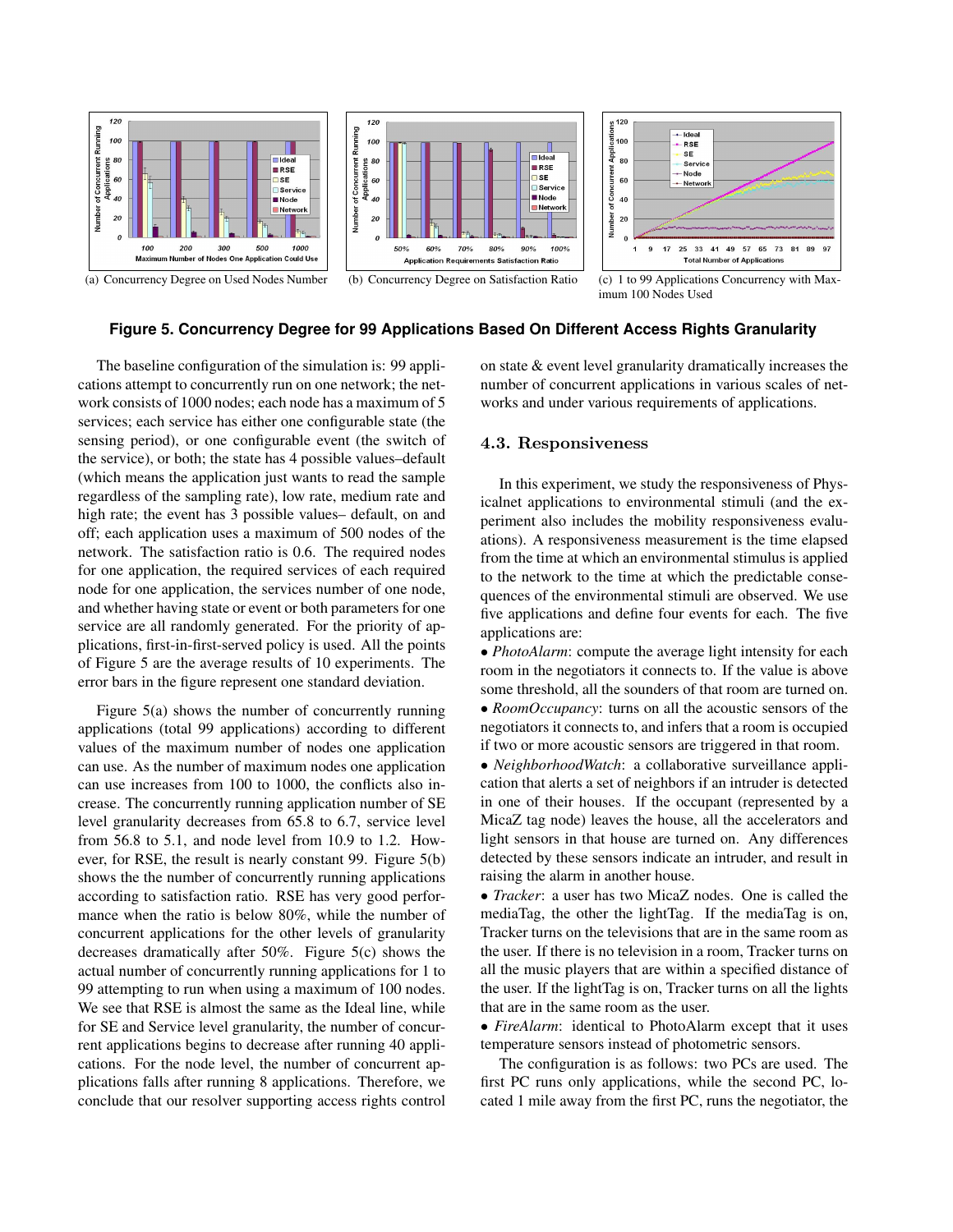

**Figure 6. Responsiveness To Environmental Stimuli (CTP-UP)**

gateway, and is connected to the service provider tier. We use 18 MicaZ nodes with MTS310 boards distributed over 6 rooms (3 per room) at the same site as the second PC, and 6 localization anchors (1 per room). Collection Tree Protocol (CTP) and Physicalnet unicast protocol are used in this experiment.

The results are shown in Figure 6. We observe that responsiveness is less than 4 seconds for 13 out of 20 stimuli. For FireAlarm, the responsiveness is slow because the sensor needs to adapt to changing temperatures. For Stop-Shake, the responsiveness is about one minute because we specified in the NeighborhoodWatch application code that the sounders should ring if the accelerator sensors have been triggered during the last minute. For NoiseEnd, the responsiveness is of about one minute because we specified in the RoomOccupancy code that a room should be marked as busy if two or more acoustic sensors have been triggered in the last minute. For LeaveHouse, the responsiveness is 4.4s because all the accelerator sensors and photometric sensors must be turned on (by contrast, most other stimuli change the state of three or less sensors). Note that the responsiveness for the ChangeRoom stimulus of RoomOccupancy is 0 seconds because there is no requirement for changing the state of an acoustic sensor when it changes room during the execution of the RoomOccupancy application (the sensor must just keep generating acoustic samples). Note also that the responsiveness to the MoveTV and RadioTracker stimuli are particularly fast because these stimuli change only the state of Java service providers.

From the results, we can conclude that from responsiveness viewpoint, Physicalnet is not suitable for short deadline applications (which requires the responsiveness of less than 1 second), but is suitable for daily use applications, such as environmental surveillance, health care, and building automation.

# 5. Related Work

To enable uniform access to heterogeneous devices, various pervasive computing middleware is proposed. BASE [5] and PCOM [4] use a micro-broker-based middleware to solve the uniform access problem. They also decouple the application communication and underlying interoperability protocols by using an invocation broker module. Other pervasive computing systems including Aura [17] and Gaia [16] propose user-centric context-aware middleware to support applications dynamically adapting their tasks to surrounding available heterogeneous resources. However, the biggest problem with above solutions is that they do not have a clearly defined resource management mechanism which is a vital issue when a system targets an open environment with multiple users. Without access rights control, conflicts resolution mechanisms and administrative domain concepts, these systems are limited to only a small physical region and a small group of users. There also are WSN middlewares such as TinyDB [13], TinyLIME [7], Mires [18] and MiLAN [12]. However, they all suffer from one or more of the following shortcomings: they only offer relatively simple query abstractions; they do not have good support for dynamics, mobility and fault tolerance; they assume homogeneous platforms; most of them only allow a single application execution on a single node, or do not supply flexible resolution to deal with the resource conflicts.

Work is addressing the problem of making general software services accessible through the Internet. This body of work includes service oriented architectures and the technologies that enable it: RPC, RMI, CORBA, Jini [2], and Web Service (which include standards such as XMLRPC, WSDL, UDDI). Most of these architectures are too resource hungry to be used with wireless sensor and actuator networks. Tiny Web Service [15] implements web services directly in the sensor nodes in an efficient way. However, the drawbacks of this system are: the communication overhead and memory usage are still too heavyweight; as the number of concurrent applications increases, the node maybe too busy to serve all the applications; when multiple applications have conflict requirements, there is no way to resolve it; furthermore, when device failures become common in a large scale pervasive computing, programmers have to handle the exceptions one by one.

Other work focuses specifically on making resource constrained sensors available through the Internet: Agimone [11], IrisNet [10], ArchRock Primer Pack [1] and SOCRADES [8]. IrisNet and ArchRock Primer Pack do not address actuation, but only sensing. Agimone deals with both actuation and sensing, but programmers must use an assembly like language and are responsible for propagating code using one of two operators (move and clone), which have limited applicability. SOCRADES aims to integrate DPWS enabled devices into existing business systems. The idea is similar as Physicalnet's SOA architecture, but it still has the same problems as the above systems–it does not handle the problems of user access rights, node mobility,